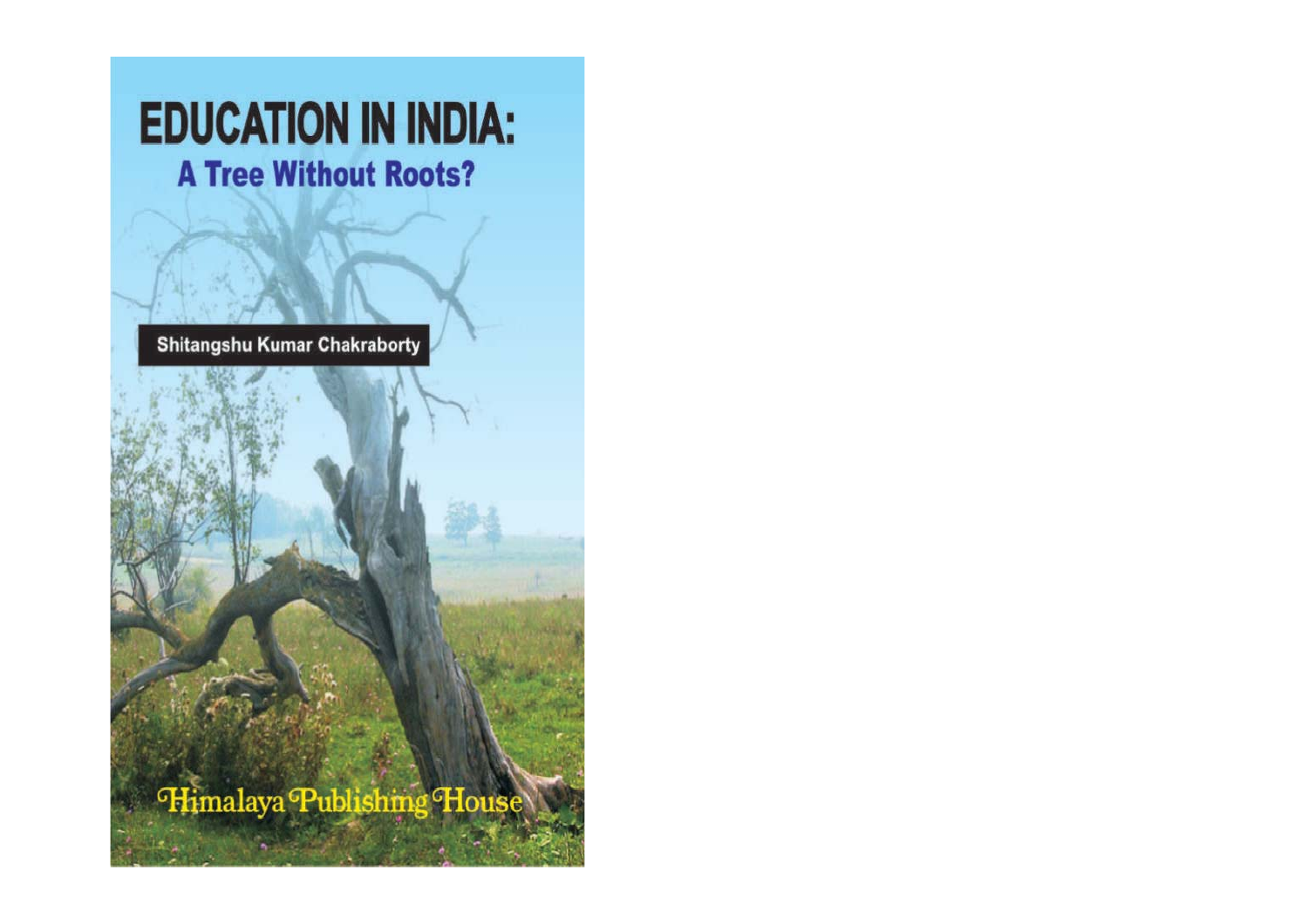# **EDUCATION IN INDIA : A Tree Without Roots?**

## **Shitangshu Kumar Chakraborty**

**Mentor Emeritus Rabindranath Tagore Centre for Human Values**

**Third Edition: 2013**



MUMBAI  $\bullet$  NEW DELHI  $\bullet$  NAGPUR  $\bullet$  BENGALURU  $\bullet$  HYDERABAD  $\bullet$  CHENNAI  $\bullet$  PUNE  $\bullet$  LUCKNOW  $\bullet$  AHMEDABAD  $\bullet$  ERNAKULAM  $\bullet$  BHUBANESWAR  $\bullet$  INDORE  $\bullet$  KOLKATA  $\bullet$  GUWAHATI

#### **© Author**

No part of this publication should be reproduced, stored in a retrieval system, or transmitted in any form or any means, electronic, mechanical, photocopying, recording and/or otherwise without the prior written permission of the author and publisher.

| <b>First Edition</b>  | : 2010 |
|-----------------------|--------|
| Second Edition : 2011 |        |
| <b>Third Edition</b>  | : 2013 |

| Published by          | : Mrs. Meena Pandey for Himalaya Publishing House Pvt. Ltd.,<br>"Ramdoot", Dr. Bhalerao Marg, Girgaon, Mumbai - 400 004.<br>Phone: 022-23860170/23863863, Fax: 022-23877178<br>E-mail: himpub@vsnl.com; Website: www.himpub.com |
|-----------------------|---------------------------------------------------------------------------------------------------------------------------------------------------------------------------------------------------------------------------------|
| <b>Branch Offices</b> |                                                                                                                                                                                                                                 |
| New Delhi             | : "Pooja Apartments", 4-B, Murari Lal Street, Ansari Road, Darya<br>Ganj, New Delhi - 110 002. Phone: 011-23270392, 23278631; Fax:<br>011-23256286                                                                              |
| Nagpur                | : Kundanlal Chandak Industrial Estate, Ghat Road,<br>Nagpur - 440 018. Phone: 0712-2738731, 3296733;<br>Telefax: 0712-2721215                                                                                                   |
| <b>Bengaluru</b>      | : No. 16/1 (Old 12/1), 1st Floor, Next to Hotel Highlands, Madhava<br>Nagar, Race Course Road, Bengaluru - 560 001.<br>Phone: 080-32919385; Telefax: 080-22286611                                                               |
| <b>Hyderabad</b>      | : No. 3-4-184, Lingampally, Besides Raghavendra Swamy Matham,<br>Kachiguda, Hyderabad - 500 027.<br>Phone: 040-27560041, 27550139; Mobile: 09390905282                                                                          |
| Chennai               | : No. 8/2, Madley 2nd Street, Ground Floor, T. Nagar,<br>Chennai - 600 017. Phone: 044-28144004/28144005;<br>Mobile: 09345345051                                                                                                |
| Pune                  | : First Floor, "Laksha" Apartment, No. 527, Mehunpura,<br>Shaniwarpeth (Near Prabhat Theatre), Pune - 411 030.<br>Phone: 020-24496323/24496333: Mobile: 09370579333                                                             |
| Lucknow               | : House No 731, Shekhupura Colony, Near B.D. Convent School,<br>Aliganj, Lucknow - 226 022. Mobile: 09307501549                                                                                                                 |
| Ahmedabad             | : 114, "SHAIL", 1st Floor, Opp. Madhu Sudan House, C.G. Road,<br>Navrang Pura, Ahmedabad - 380 009. Phone: 079-26560126;<br>Mobile: 09377088847                                                                                 |
| Ernakulam             | : 39/176 (New No: 60/251) 1st Floor, Karikkamuri Road, Ernakulam,<br>Kochi - 682011, Phone: 0484-2378012, 2378016;<br>Mobile: 09344199799                                                                                       |
|                       | Bhubaneswar: 5 Station Square, Bhubaneswar - 751 001 (Odisha).<br>Phone: 0674-2532129, Mobile: 09338746007                                                                                                                      |
| Indore                | : Kesardeep Avenue Extension, 73, Narayan Bagh, Flat No. 302,<br>Illrd Floor, Near Humpty Dumpty School, Indore - 452 007 (M.P.).<br>Mobile: 09301386468                                                                        |
| Kolkata               | : 108/4, Beliaghata Main Road, Near ID Hospital, Opp. SBI Bank,<br>Kolkata - 700 010, Phone: 033-32449649,<br>Mobile: 09883055590. 07439040301                                                                                  |
| Guwahati              | : House No. 15, Behind Pragjyotish College, Near Sharma Printing<br>Press, P.O. Bharalumukh, Guwahati - 781009, (Assam).<br>Mobile: 09883055590, 09883055536                                                                    |
| DTP by                | : HPH, Editorial Office, Bhandup (Krunali)                                                                                                                                                                                      |
| <b>Printed at</b>     | : M/s. Aditya Offset Process (I) Pvt. Ltd., Hyderabad. On behalf of HPH.                                                                                                                                                        |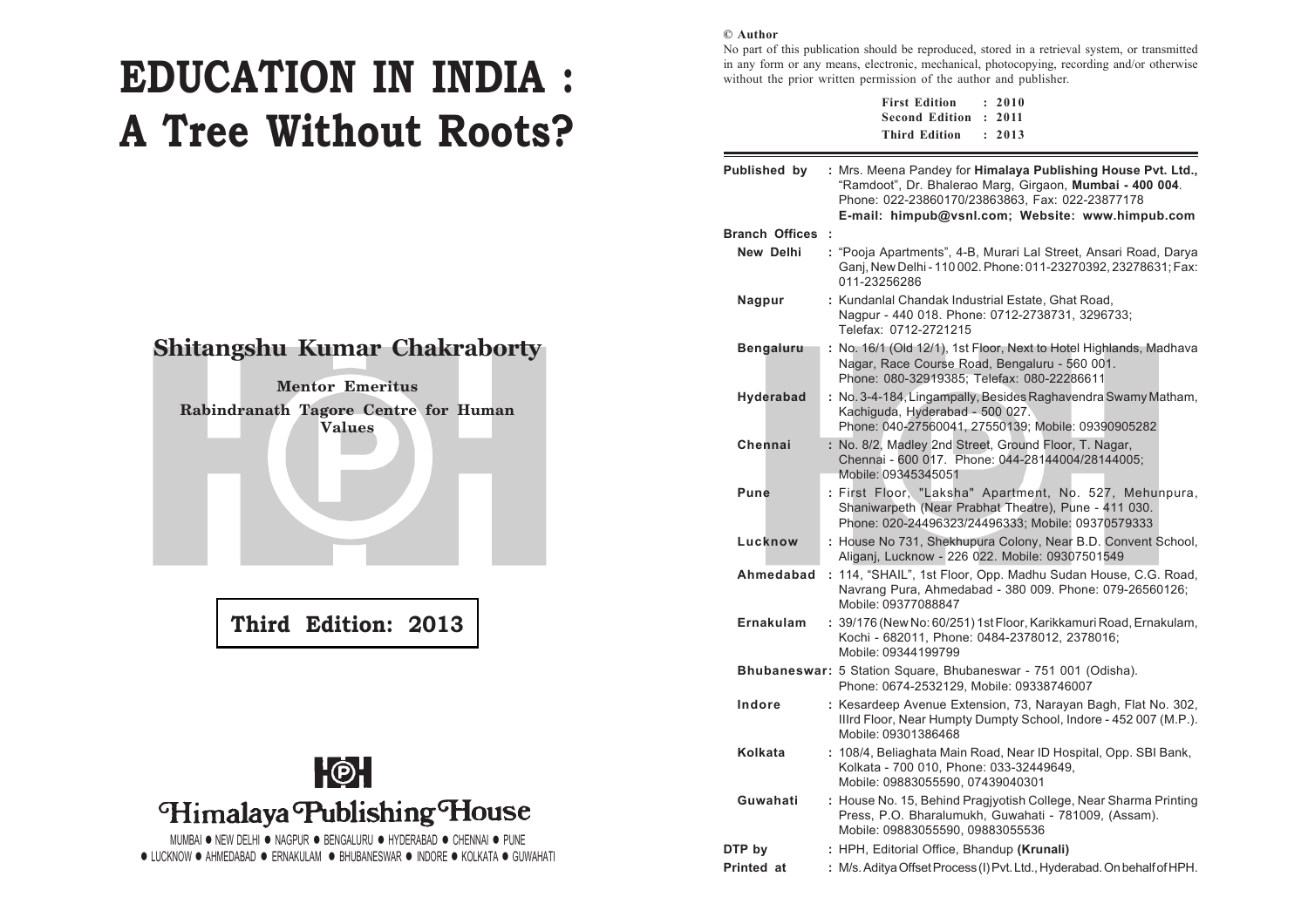*Tisthati ekena buddhiman; Asamikshya param sthanam Na purvam ayatanam tyajet.*

*– Hitopadesa, Mitralabha.*

**[The wise one pauseth before moving a single step. Without careful scrutiny of even a glorious destination, he does not forsake his previous ground.]**

*To The Late Sashadhar Ganguly: Twameva Bandhuscha, Sakha Twameva [Friend, philosopher and guide in my early youth.]*

> *Nabh kamal mein hai kasturi, Kaise bharam mitey pashuka re?*

> > *– Sant Kabir Das*

*[The musk is lodged in the navel within, How, alas, can the deer get rid of the illusion that it is without in the forest.]*

This book — *EDUCATION IN INDIA : A TREE WITHOUT ROOTS?* — is a product of exceptional erudition. With keen insight in draws attention to the deep-rooted malaise that has overpowered the education system of India, its aims and directions.

The author is an internationally reputed thinker and is a true lover of India. With his immense learning and wide experience as a teacher, and his association with various organizations about proper dissemination of human values, he has marshalled irrefutable facts to challenge those who are defining the sacred temple of Education in India with materialistic and iconoclastic attitudes, as also by pursuing a policy of commercialisation of the education system for spinning easy money.

He has also given a clarion call to all right-thinking persons to pause and ponder whether the educational policy of India is proceeding with the Right Temper and is on the right track, and what should be our real goal.

It is a pity that India *— Bharatvarsha* — has fallen on evil times and on evil tongues. There was a time when the entire world looked up to *Bharatvarsha* for true knowledge and proper guidance in all matters, material and spiritual, so as to build character to stand up in the world with the head high.

Unfortunately however, bewildered by the dazzling feats of modern science and the ever-increasing allurement of consumerism, a progeny of the globalization of industries, people are forgetting the true goal of human life. As a natural consequence, greed, passion and lust for newer and newer fleshly comforts are rising steadily. International terrorism is also another manifestation of the weird outlook towards basic human values.

We have forgotten that in this glorious land of ours, where a Nachiketa had asserted — *Na vittena tarpaniyo manushya,* or a Maitreyee could solemnly declare — *Yenaham namritam syam kimaham tena kuryam,* character of a human being was of prime importance, and the attainment of proper knowledge of Truth was the highest goal. The ignorance and apathy of modern policy-makers and so-called intellectuals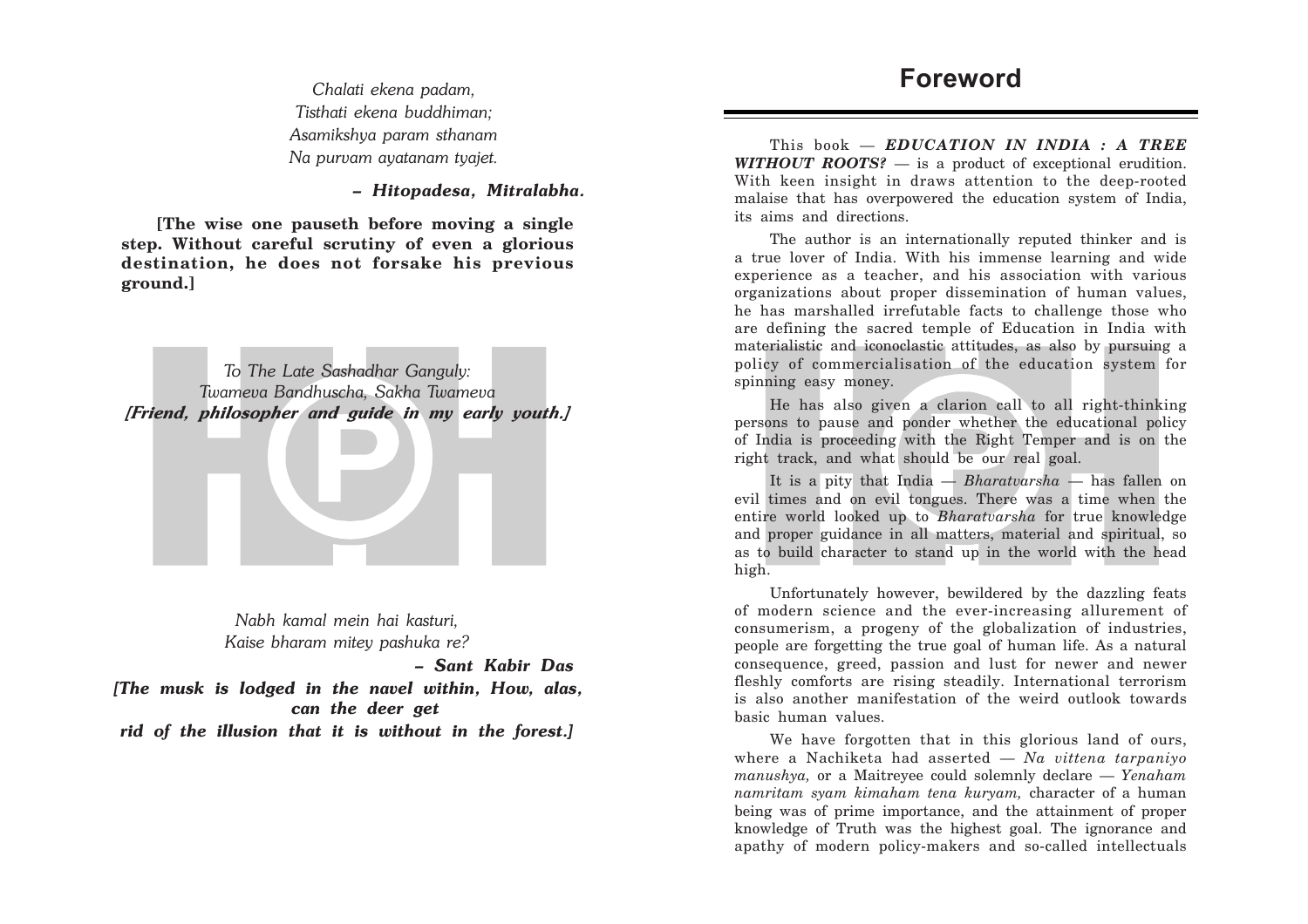about the infinite treasures contained in our resplendent intellectual and spiritual heritage are appalling. This has given rise to shameful corruption in every sphere of life in a country which was once highly acclaimed as the Land of Truth.

This book also draws attention to the precious opinions of many world-renowned scholars and thinkers who sincerely believe that the future of civilization is not safe along the path of extreme technology of the West, but in the human values and the spiritual insights of the invaluable tradition of India.

It has been a privilege to read this courageous book containing immensely valuable information and proposing a proper orientation of ideas for setting right the Educational Policy of India.



## **Preface**

### Kolkata

This book is likely to prove to be a 'cry in the wilderness'. But it is not a, 'crying wolf'. In early April this year the author was standing in front of 'Swamiji's mango tree' at Belur Math for the umpteenth time perhaps. This grand old sentinel had been standing there even before Swami Vivekananda had acquired the land for the Ramakrishna Math and Mission on the Western bank of the Ganga. This was in 1898. It has thus been a witness to Divine events, and is perhaps now at least one hundred and twenty-five years old, still bearing mangoes and giving shade.

In silence an image flashed across the author's mind: Suppose this venerable 'senior citizen' of Nature, in a sudden spell of 'enlightenment', were to begin to loathe and deny its roots as a mass of dirty, uncouth tangle. It wanted to wrench itself off from this filthy bondage, and to stand free on fresh ground. What might happen then? The tall, concrete pillars supporting some of its decrepit trunks would themselves have crashed first, and then the sacred witness itself would be gone for ever — fruits, leaves, branches and all that.

Another image may well complete the one above. Imagine that the river Ganga, flowing past the Math a few metres to the east of the mango tree, were to receive the 'wisdom' that its present course from the Gomukhi to the Bay of Bengal has been a big mistake. It must therefore roll back and carve a new pathway supposedly more meaningful than the one traversed for several millennia. If the Ganga could do that, what results would follow? Comprehensively disastrous in short.\* The *Kena Upanishad* called such blight *'mahatih vinashti'*. These two images appear to capture and convey some anxious worries and concerns voiced in this book. Having

<sup>\*</sup> In fact, Vivekananda, in his unsurpassable treatise on comparative culture. *The East and The West,* had posed this very question and given his emphatic reply by using the word 'river' instead of Ganga. Thus: (a) 'If it ever tries to trace back its course, it will simply dry up by being dissipated in all directions'; (b) 'if our national life of these ten thousand years has been a mistake, then there is no help for it; and if we try now to form a new character, the inevitable result will be that we shall die'; (c) 'I ask in all seriousness — which is easier, to give up our national character evolved out of thousands of centuries, or your grafted character of a few hundred years?' (*Complete Works,* Kolkata: Advaita Ashrama, vol. 5, 2005, p. 460).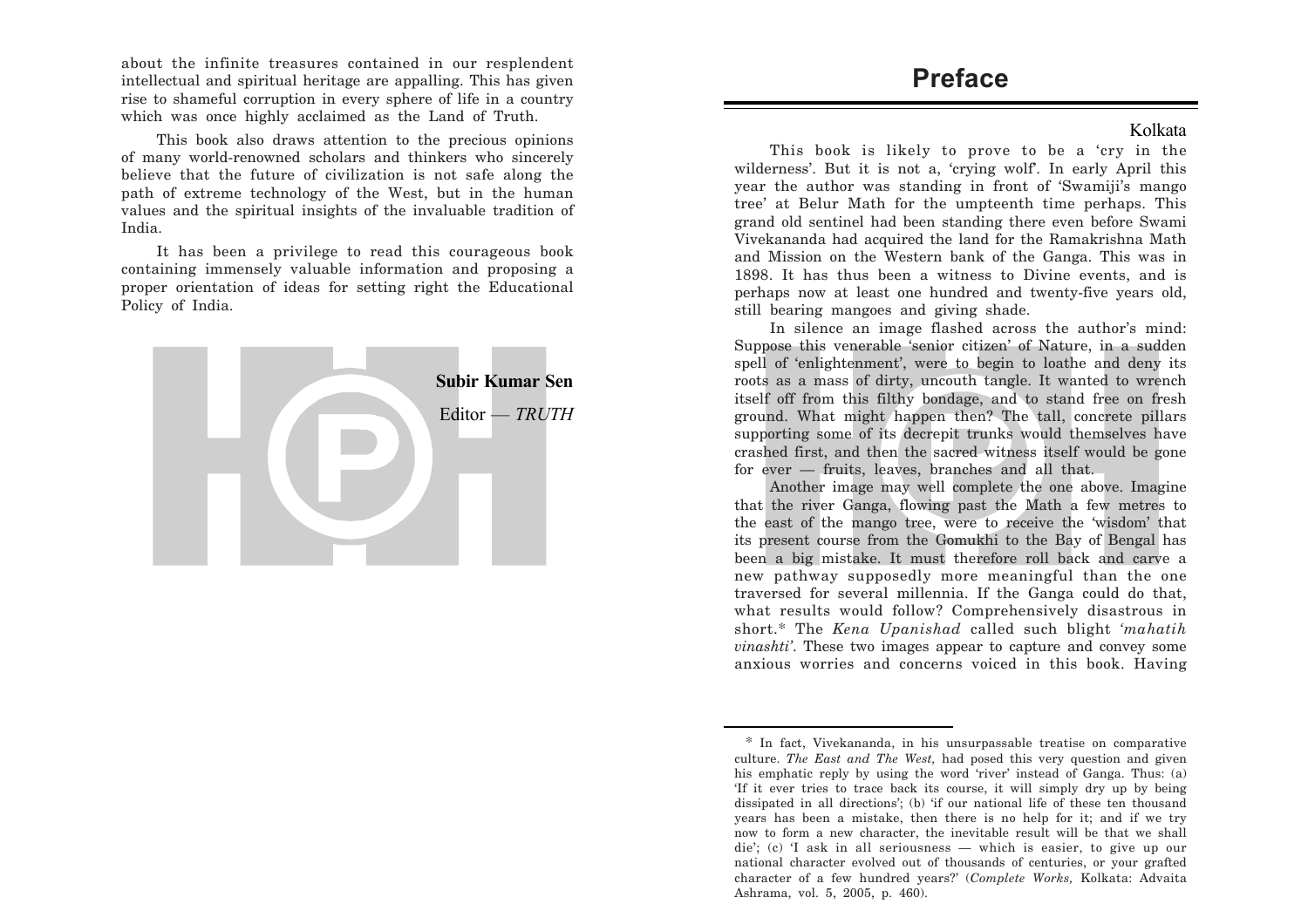gathered some experience teaching at various levels. In India and abroad, for five decades, the author has been irresistibly compelled from within to share some critical thoughts. He has nothing to win, nothing to lose. So, sitting on the fence has been eschewed. The bandwagon has not been joined. Playing to the gallery has been shunned. Every episode, each event, all information recounted below has been personally experienced or gathered by the author. It is a duty to posterity that our fading generation leaves for them somewhere a modicum of honest insights into the educational legacy that is in the making in post-independence India. Not only has our own nation enormous stakes in this endeavour the whole world too has.

This book is appearing at a time when education in India is being treated as a 'business' sector worth  $\bar{\tau}$  90 billion per year, when teachers in handsomely remunerative government institutions are resorting to hunger strikes and else for still larger pay packets, etc. It is appearing in a period when heavy-weight opinion-moulders are writing books with titles like – *'Fault Lines of Mind Civilization', 'The Siege Within', 'India Unbound'* and the like. They do not seem to mind advocating, 'compound fracturelines', or 'siege without', or 'borrowed bondages'. They forget, or ignore that this is the land of *'guru-gariba-vasa'* ages ago Vishnusharma (of **Panchatantra** fame) had refused to accept any remuneration for educating a King's children. Education, *sbiksha daan* was not put for sale. These pages are seeing the light of day also when this author had been summarily put down by two senior IAS officers (once at Mussoorie and once at IIM Calcutta) asserting that Vivekananda was not an authority on Indian culture and whatever he had done was outside India, nothing within. Moreover, it is a time when gross national product (GNP) is soaring while gross national character (GNC) is nosediving. The book is emerging when the world seems to have turned wild. Everything is being made unsustainable: harmony at home, sacred manage, frugal lifestyle, purity of air and water, harmony with Nature, nobility in teacher-student relationships, etc., — Quiet desperation — has yielded to groaning desperation. Yet, ironically, all this is accompanied by the stupid cant of 'sustainable development'. The pervasive tendency now is one

\*

of ugly duplicity – which this book has tried to avoid\* .

Yet another inspiration underpins this book. It is a humble token of gratitude to all the ancient and contemporary *risushis* and *savants* of *Bharatvarsha*. They first, realized *Truth* or *Ritam,* and then performed the sacred duty of educating society for the holy and sacred. *Artha* and *Kama* goals were not left 'unbound'. Hence the sustainability of their cultural legacy. No less ample is our gratitude to the numerous thinkers of the West (no, mere researchers or scholars) who have understood our culture both deeply and loftily. They have been able to pick-up the gems, instead of licking the muck, from *sanatan* culture. They all repose high hopes in these treasures and lament that India is educating herself about them. For such thinkers — political distinctions between majority and minority communities have been irrelevant.

Such conscientious Indians outside the establishment harbour a sense of helpless agony at the determined and orchestrated bid to scuttle an entire culture model — evolved over so many thousands of years of high *tapasya* and noble universality. Schemers without and betrayers within seem now to have swooped down on  $-$  education  $-$  to set fire, for the timebeing and apparently at least, to Bhartiya culture's central themes. The prolonged and tragic post-1950 total eclipse of the national mind in India has no parallel in either the East or the West.

Hardly anybody has heard, far less been electrified by these words of Swami Vivekananda, uttered at, Kumbakonam in 1897: in the West they are trying to solve the problem of how much a man can possess, and we are tiding here to solve the problem on how little a man can live. …if history has any truth in it and if prognostications ever prove true, it must be that those who train themselves to live on the least and control themselves well will in the end gain the battle and that those who run after enjoyment and luxury, however vigorous they may seem for the moment, will have to die and become annihilated (*Complete Works*, vol. 3, p. 181) and Vivekananda was only thirty-four when he delivered this prophecy.

During a Harvard University address in 1913 Rabindranath Tagore had diagnosed: '… we lust, after pleasures not because they are truly desire, but because the red light of passion makes them appear desirable; we long for things not because they are great in themselves but because our greed exaggerates them... These exaggerations, these falsifications... break the harmony of our life at every step; we lose the standard of values and are distracted ...' (*Sadhana* Macmillan, 1988, p.32). In that year Tagore was 44

*The one bright ray in this gloom is that the 150th birth anniversaries of Rabindranath Tagore and Swami Vivekananda are being celebrated during 2011-13. Though eleven of Tagore's paintings recently fetched £1.6m. at a London auction in June, yet the country's capital has no major road or statue or art gallery in his name within its glittering hub.*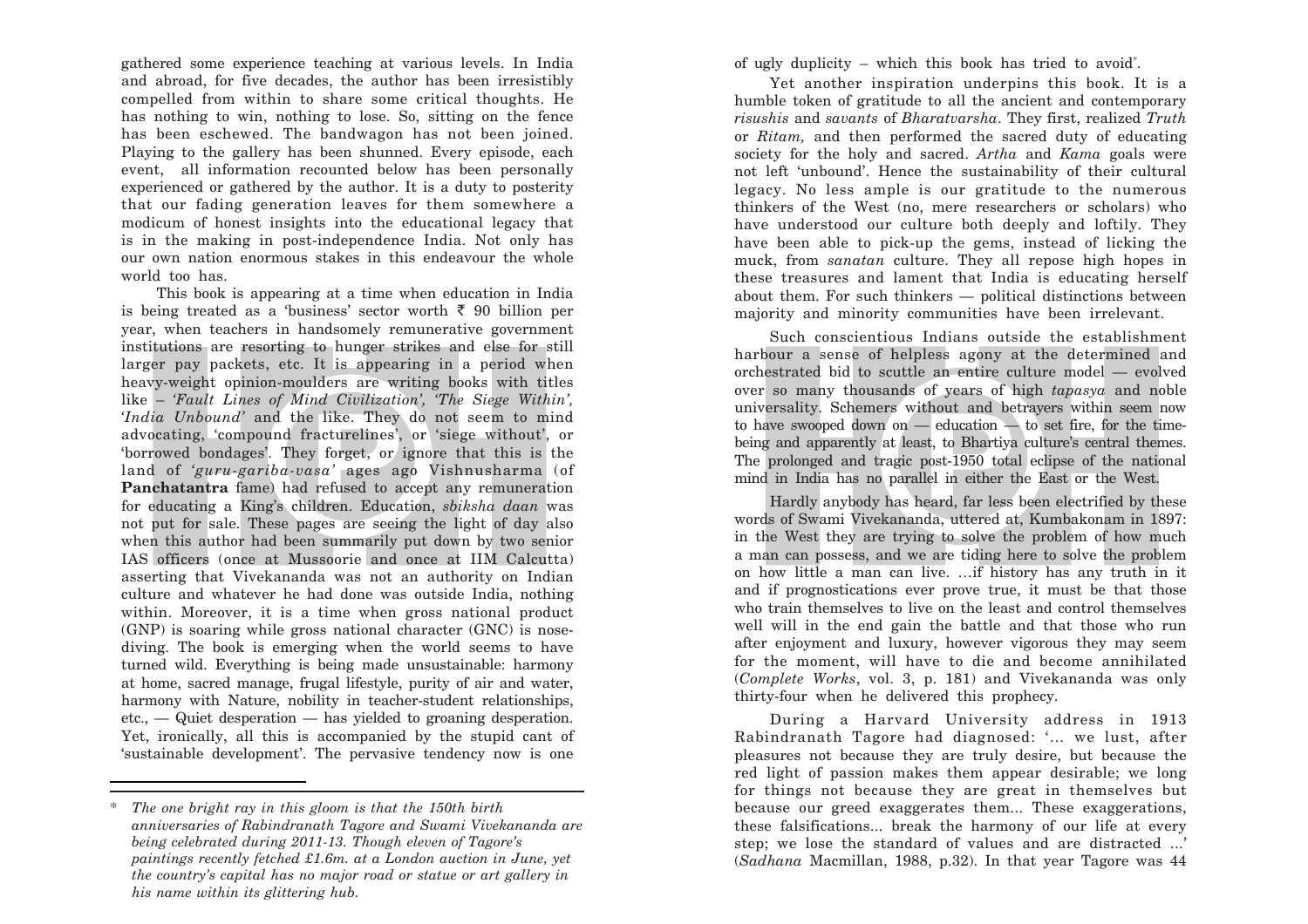years old.

Gandhiji had opined thus in 1908: — When I read Mr. Dutt's *Economic History of India* I wept; and as I think of it again my heart sickens. Is machinery that has impoverished India. … Machinery has begun to desolate Europe. Ruination is now knocking the English gales. 'It" would be folly to assume that an Indian Rockefeller would be better than the American Rockfeller. …Machinery is like a snake-hole which may contain from one to a hundred snakes', (*The Selected Works*, Navjivan, 1969, vol. IV, pp. 188-91). And Gandhi's age was 39 then.

A few words from Sri Aurobindo (1915-8) are equally apt: Therefore, in a commercial age ... if it persisted too long, life would become clogged and perish of its own plethora or burst in its straining to a gross expansion. Like the too massive Titan it will collapse by its own mass, mole ruet sua and 'Economicsy' etc., may be man's first business, but no, its chief business'. (*The Human Cycle* 1985, p. 73 p. 148). Aurobindo was around 43 then.

It appears that a few courageous writers and thinkers of the West had begun to echo every forecast and warning of the four Indian seers above, but only from after the end of the First World War, e.g., Bertrand Russell, Albert Einstein, Alexis Carrel, Aldous Huxley, Arnold Toynbee, Andre Malraux *et. al.* Of course they have not mentioned any of these Indian names, although once in a while, suddenly, a Sanskrit word or two pops up!

Let us have a few corroborative lines from a 1980-book from the USA: 'The MNC is the dinosaur of our energy environment. Too big, too energy consumptive, and too specialized, they will run to their own evolutionary dead-end as production moves back to a localized, small-scale base. ... In a low-entropy society, big, centralized, energy and capitalintensive techniques will be discarded in favour of what it is called appropriate or intermediate technology.'(Rifkin, J, *Entropy*, Bantam, 1980, p. 21? Mercifully, Gandhi is quoted on p. 210). The Carl Sagan Committee (1990) had accused sci-tech and commerce for 'committing crimes against creation' (See chapter 5 below).

Here is another such honest 1999 appraisal: 'Global corporations are now reaching out to establish the hegemony of the culture of greed and excess in virtually every country of the world in their relentless search for more customers ... devaluing their cultures as backward, boring and poor, and

offering in their stead promises of a material paradise of excitement, ease and prosperity for all' (Korten, D, *The Postcorporate World*, Berrett Koehler; 1999, p. 31)

Yet, today, we get to know that 'moon mania' has begun to grip India. The world's richest country is now set (announced in 2010) to usher in 'space tourism' on a commercial basis, each seat priced at \$ 2,00,000. This country is reported to be using up (in 1980 or so) as much of the fixed energy resources as 22 billion people (Rifkin, p. 219). Who dares to talk of and educate students about the deepening crisis and chaos of 'unavailable' energy because of the second law of thermodynamics — high entropy. Cosmetic courses on 'environment' are a dampsquib. The rhetoric of sustainability in IIT's and IIM's is a cruel joke. While globalization is proclaimed as 'inevitable', entropy gets buried under the sand. Apparently, Einstein was foolish to assert that of all the physical laws, the entropy law of thermodynamics could never be overthrown (Rifkin, p. 44). Greed and lust have always been there in human society. Now 'speed' has added a fearsome feature to 'greed'. Moonmania, money-mania and techno-mania are invading the corridors of education at whirlwind speed.

In early 2010 Stephen Hawking had warned that too much of hob-nobbing with other planets might invite raids from more intelligent aliens there to plunder earth's resourses and move on — as it had happened after Columbus had first landed in America (*Truth*, 05.02.2010, p. 106). Hazel Henderson had relabelled global village as a 'global casino', where only 10 per cent of world's wealth was 'real' production, the rest only monetary froth (*Beyond Globalization*, Kumarian, 1999, pp. 2-6). In our 'his-master's-voice' educational outfits books such as these (and others like the *Collapse of Globalise. The Case Against Globalization, etc.,* ) seem to be on the banned list. The Juvenile Justice Act of India speaks of the 'age of innocence' up to the age of 18. At the same time, 'life-skills' education is being imparted in schools. Its core appears to be sex education for safe inter-sex mixing. Is this not obliterating the very 'innocence' the Act seems to adumbrate (in a grossly one-sided and immature manner?)

This book is neither negative nor pessimistic. Someone had to do the 'dirty job' as they say. Everything briefly mentioned above and elaborated later is factual and truthful. It often borders on stupid complacency or immature escapism when we merely mouth homilies and platitudes — whether as monks or as ministers, or as teachers. If one has the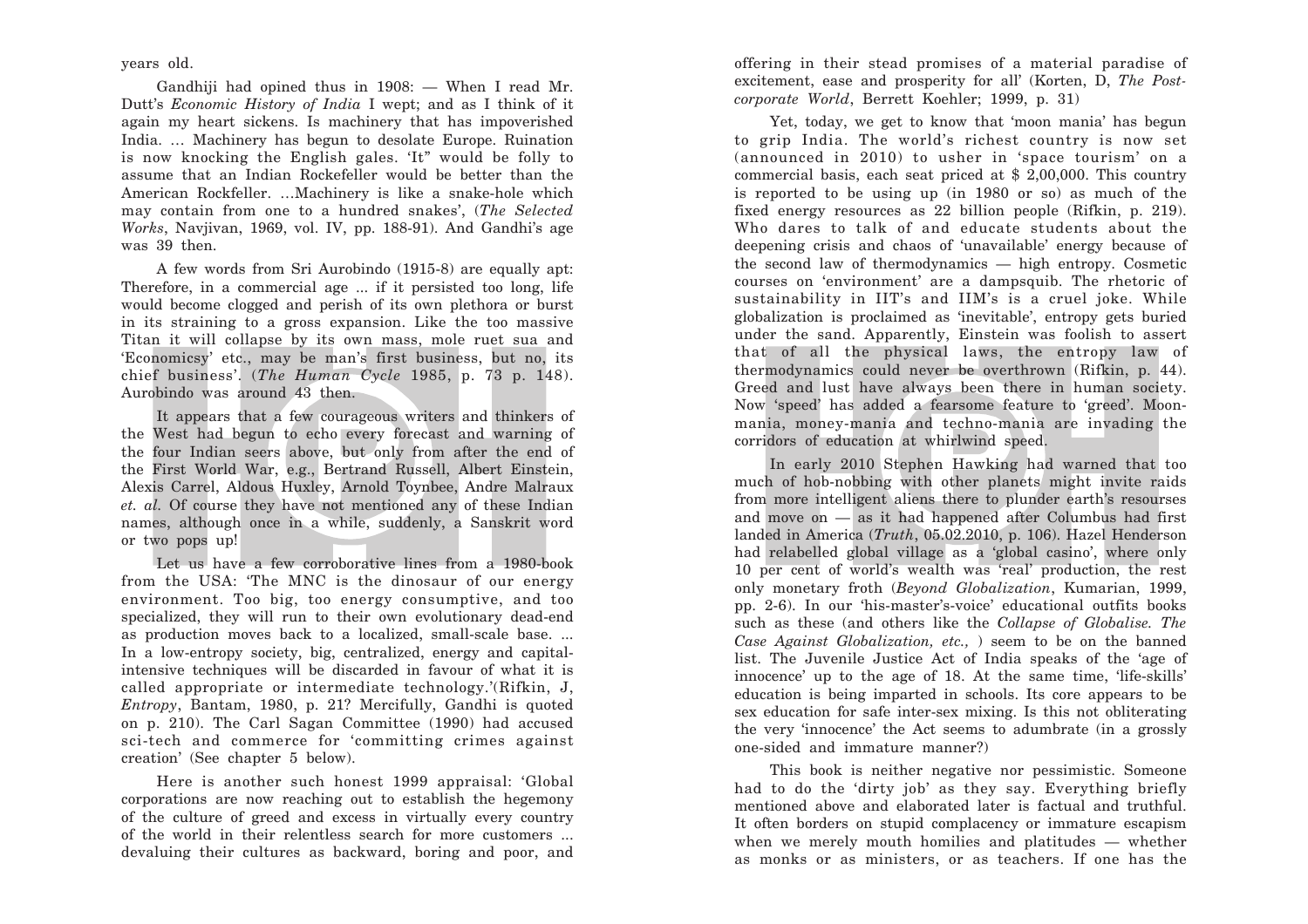patience and openness to read the whole book. One should **find it positive and hopeful in the real sense.** It is consistently urging all to begin redrawing from the roots of our *sanatan* ethos. In this task sometimes striking hard at our 'ostrich' mentality could not be avoided. An obstinately intoxicated fellow may at times require a reluctant dose of thrashing to bring him back to good sense. Should a few like-minded readers wish to take a courageous stand as this book has let all of us then say: *abhih*, no fear; and pray: *tasmin tushtey jagat tushtam,* if O! Lord Thou art pleased then all the rest should be pleased too.



| $\mathbf{1}$ .   | GOD IN PRISON: Agenda for <i>Desh Rin</i>                             | $1 - 15$  |
|------------------|-----------------------------------------------------------------------|-----------|
| 2.               | <b>COURTING AFFLUENT PENURY:</b><br>The Enigma of Education In India  | $16-40$   |
| 3.               | <b>EDUCATION FOR 'NATIONAL MIND':</b><br>Let Sister Nivedita Teach Us | $41 - 54$ |
| $\overline{4}$ . | THE 'BEAR HUG' AND CULTURAL<br><b>DISEMPOWERMENT</b>                  | 55-80     |
| 5.               | <b>SCIENTIFIC TEMPER: A Clinical Probe</b>                            | 81-125    |
| 6.               | <b>LEARNING FOR MODERNITY: What</b><br>Does It Mean?                  | 126-149   |
| 7.               | 'LEARNING TO DO': The "Essential"<br>Way of four CEOs.                | 150-164   |
| 8.               | THREE DUTIES AND LEGITIMATE<br><b>EDUCATION</b>                       | 165-205   |
| 9.               | <b>EDUCATION ACROSS A CENTURY:</b><br>A Bird's Eyeview                | 206-232   |
| 10.              | DEAR STUDENTS, MIND YOUR<br>CHOICE TO TRUST                           | 233-263   |
| 11.              | <b>INDEX</b>                                                          | 264-274   |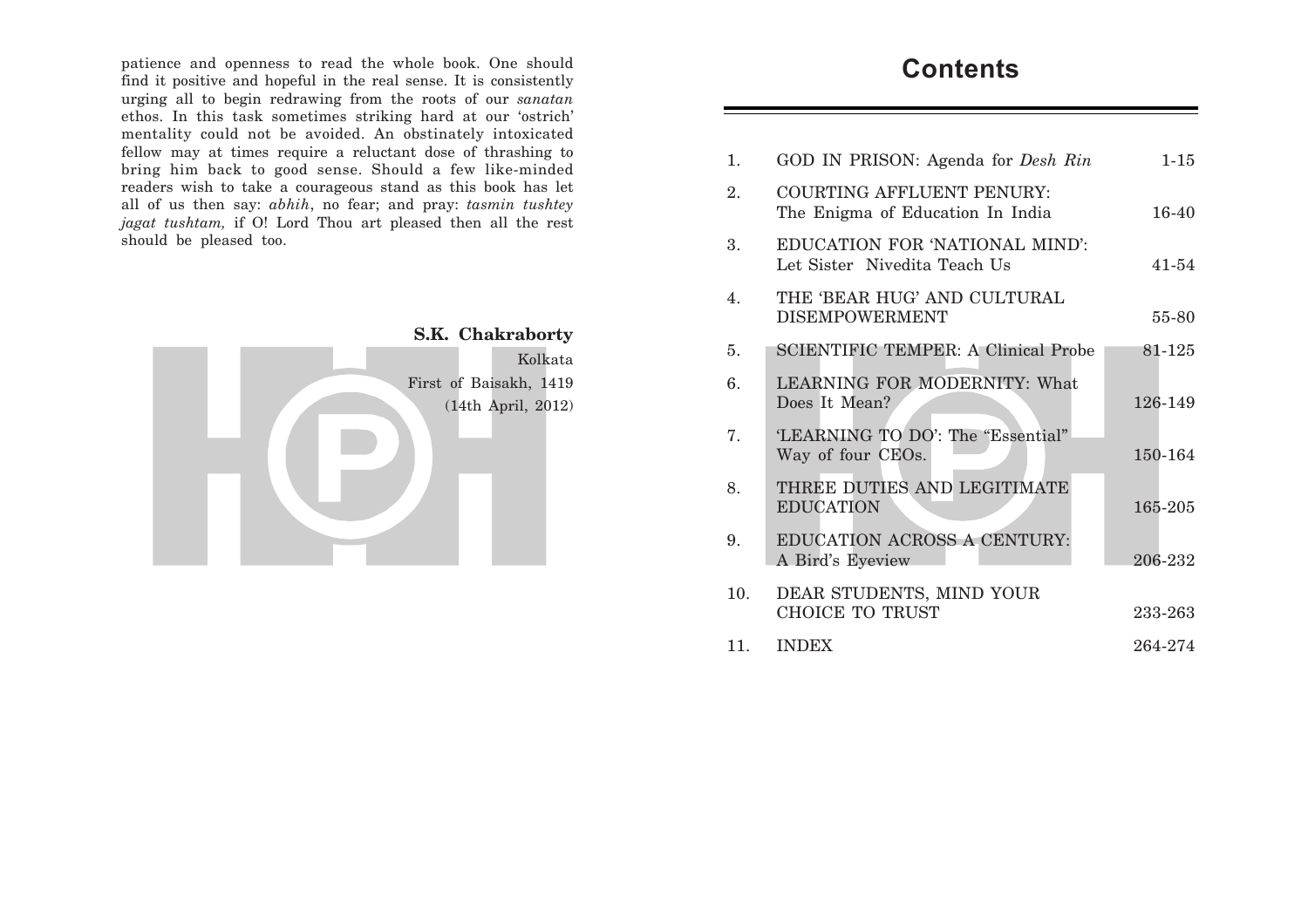

*Education in India: A Tree Without Roots? God in Prison: Agenda for Desh Rin*

123456789012345678901234567890121234567890123456789012345 123456789012345678901234567890121234567890123456789012345

> नमो मात्रे पृथिव्यै नमो मात्रे पृथिव्यै इयं ते राड् यन्ताऽसि यमनो ध्रुवोऽसि धरूणः। <sub>-</sub>कष्यै <u>त्वा क्षेमाय त्वा</u> रष्यै त्वा पोषाय त्वा।। (यः ९/२२) Obeisance to Mother Earth (Country), This is thy sovereignty. Thou art the controller, ruler, Thou art steady firm. Thee for culture of the land, Thee for peace, thee for wealth, Thee for Nurture.

**(***Yajurveda 9/22)*

[Quoted from The Call of the Vedas, by A.C. Bose, Bharatiya Vidya Bhawan, 1970, pp. 277-8. All similar citations at the beginning of each chapter are from this source, except the last two]

#### **I**

It was a mellow afternoon in early February, 2009. The Sri Aurobindo International School at Puducherry had given us an opportunity to speak informally to the senior students there. It was nice to see about a hundred of them squatting relaxed on the floorof a large hall. At one stage we requested them to indicate by show of hand how many had seen the cell where Sri Aurobindo was confined in the Alipore prison in Kolkata. About half-a-dozen hands went up.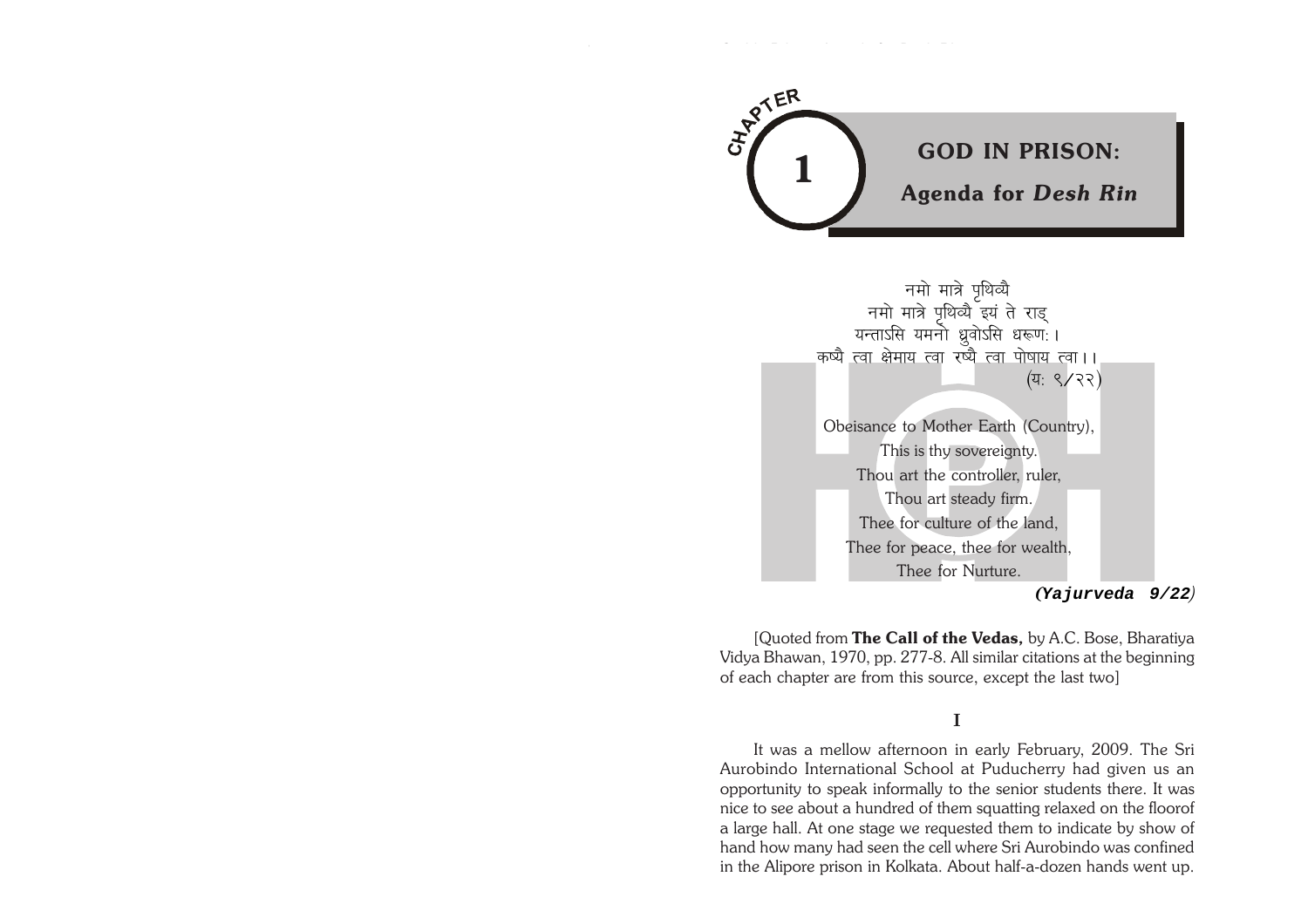We suggested that they should all visit that cell (now a sort of modest shrine) as early as possible. It would be a pilgrimage, a homage to the pinnacle of *sanatan* Bharatiya ethos personified in Sri Aurobindo. Aurobindo Ghosh had been holed up in that solitary cell for full one year, May 1908– May 1909. This cell, with a circular one-foot diameter opening in the middle of the arched ceiling, had no windows or other source of light or ventilation. It measured a meagre nine feet long and five feet wide, bare floor. His own first instinct about the cell was that of an 'animal cage'. But this initial shock was quickly transmuted into that of an 'ashram' for spiritual discipline where he 'found God'. Parents, teachers and students should fathom this miracle, and be afire. For, we feel this miracle to be a matchless saga of human metamorphosis in the present era.

Most of the factors setting the frame of life for Aurobindo Ackroyd Ghosh till 1893 were antagonistic to the emergence of Sri Aurobindo. His anglicized father had insulated him from all native influences. An English governess was given the charge of 'civilizing' the boy. At seven he was sent Education in India: A Tree Without Roots off to England where he stayed and studied for fourteen years at Manchester, London and Cambridge. He did exceptionally well in his studies. He had qualified for the ICS too, but dodged the horseriding test. When he landed in India (1893) he was twenty-one, and a cipher in both Bengali and Sanskrit. To cap it all, it has been said that Aurobindo's mother was mentally sub-normal. How could then such a person find God in the Alipore 'ashram', under inhuman physical conditions for under-trial prisoners, without falling sick? No 'princely' treatment for him in royal mansions!

In other words, both genetics or heredity and environment or nurture fail to explain the 'phenomenon' of Aurobindo metamorphosing into Sri Aurobindo. No other great leader of India of these times has had to face such enormous hurdles from the spirituo-cultural angle. The only satisfactory rationale for being able to overcome these stubborn negative forces can be found in the psychological theory of *samskaras*. It is an original and indispensable pillar of the holistic Indian theory of human character, ignored by western psychology. This third component of character theory can explain what the two earlier ones fail to do.

The astonishing example of the Seer of Pondicherry illustrates to students and teachers alike that the 'Being' embodied in the 1872– 1950 Sri Aurobindo would have been evolving through many previous

existences in other forms and names which were devoted to the cultivation of the God-ward, Divine powers (*daivi sampat*)\*. These efforts, *sadhanas*, inclinations, tendencies, impressions, aspirations were being accumulated from birth to birth in the progressing 'subtle being' or entity. Therefore, in the 1872-1950 'gross' existence of this 'being', the cumulative momentum of all previous sacred labours, *tapasya* was so irresistible that all the adverse forces, domestic and external, were vanquished. Even if this were a hypothesis, no superior one is available.

Swami Vivekananda had once written a letter to an Indian devotee saying that he was convinced that 'leaders are born, not made'. This statement is both true and not true. True, because when we observe a Vivekananda or an Aurobindo within our limited timeframe, in a discrete manner, then we are naturally inclined to infer that towering leaders are 'born'. This suggests that there is 'effect' without 'cause'. But when we look into the *samskara* theory (fully supported in chapter 6 of the Gita, verses 41-5) we get a logical and plausible explanation about cumulative causation behind the apparently sudden emergence of truly good and great leaders – from nowhere as it were. This last viewcontradicts human reason. There must be an unbroken continuity – though invisible. Otherwise 'evolution' becomes a meaningless term in the human sphere. Such sound understanding of the *samskara* theory, associated with Patanjali's involution-evolution theory, appears indispensable for young minds in pursuit of character-building education. Now, a rationalist student (or even such a teacher) might turn back to ask: 'What is there in character-making for me?

What did Sri Aurobindo gain from his travails and tribulations?' The answer depends on how one defines 'gain'. In his own words, in the last paragraph of his 'Tales', he said : 'I had tasted a little of Equality, Non-attachment and Peace'. As many readers would know, these three psychological states of *samatwa, anasakti* and *shantih* had constituted the core of education received by Arjuna in the second chapter of the Gita (verses 47, 48, 51, 66, 70 and 71). Are these states not 'gains'? Have we been, are we being educated for such abiding 'subjective' gains within? True, Sri Aurobindo had gained nothing in objective terms. But the composition of *samskaras* was exalted enough to endow him with a character that could shove the

*<sup>\*</sup> The Bhagwad Gita*, chapter 16, verses 1-5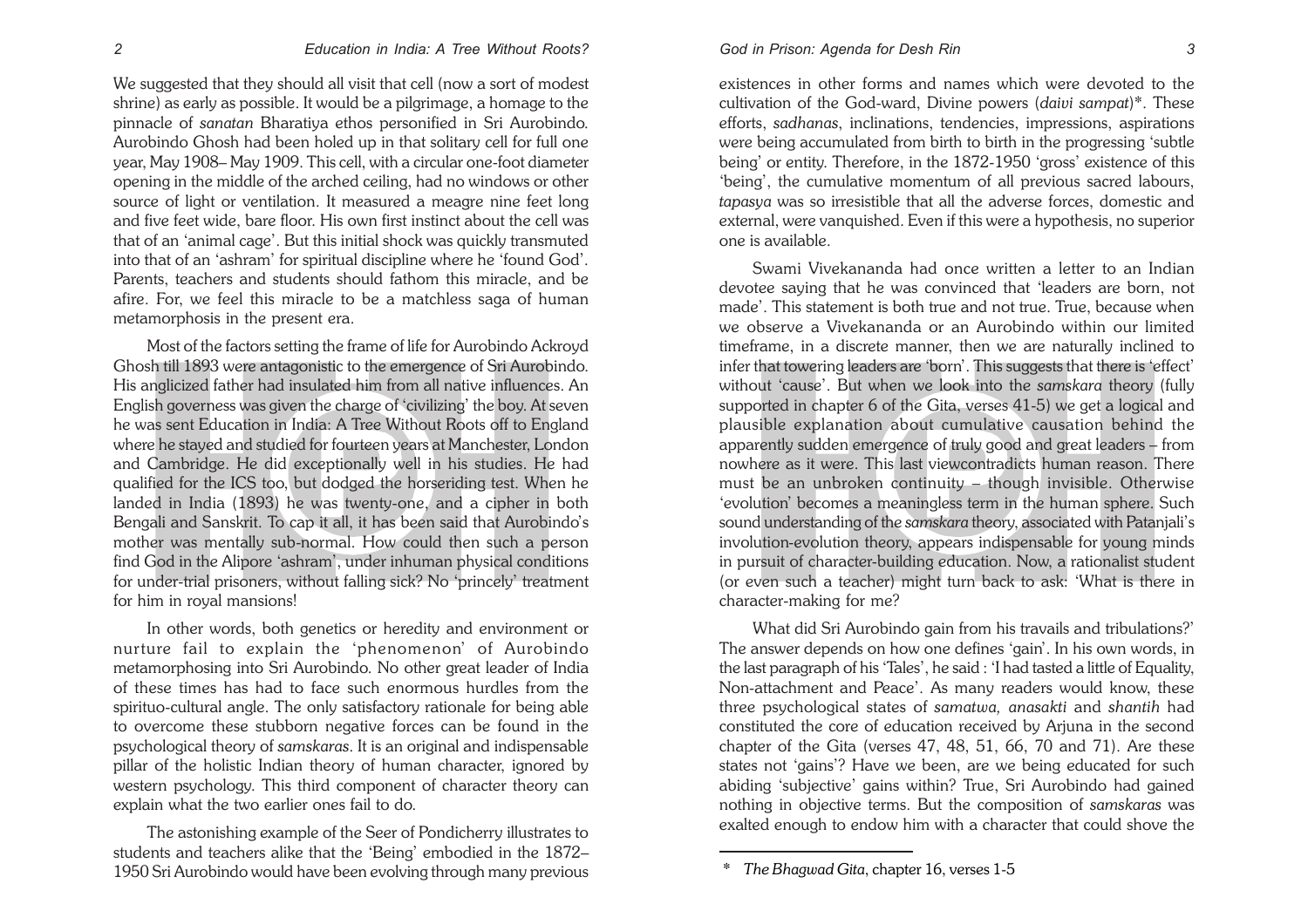so-called objective gains into a wee corner of life's mansion. The technoxicated modern society, and its educational tricks, require this indispensable saving turn towards sanity.

### **II**

Speaking in glowing terms about an entirely innocent, young prison-mate, Ashok Nandi, Sri Aurobindo had himself confirmed the truth of the Gita theory cited above. Let us listen to him:1 'After the advent of Sri Ramakrishna and the spread of Vedantic knowledge and the study of the Gita that truth [*samskaras*, rebirth] is being reestablished. Just as heredity is the chief truth of the physical world, so, in the subtle world, reincarnation is the chief truth.'

Unfortunately the gross secular mind spurns all subtle truths. Earnest parents and children however, have today the long-term, basic responsibility, born as they are in Bharatvarsha, to return with humility to Sri Aurobindo and ponder over his following words about the Ashok Nandi phenomenon:2 'In love and devotion he was inferior to none. His generous character, sober devotion and loving heart charmed everyone. …Towards the end Ashok's yogic powers developed considerably; on the day of his passing away, absorbed in the power of Lord Vishnu, he spoke of the holy, salvation-inducing Name and gave spiritual advice to others before giving up the body with the Name on his lips. Ashok Nandi had been born to work out the consequences due to a previous incarnation.' Tearful resonance is what every legitimate teacher of this land should be feeling while reading this tribute. In the passage preceding the above depiction, Sri Aurobindo had envisioned a budding, fresh Bharatvarsha, with Ashok Nandi in mind, with the following hopes:3 'These new children of Mother India, …have grown bold, full of power, high souled, selfsacrificing, inspired by the high ideals of helping others and doing good to the country. The youth are sparks born of the Great Energy, *Mahashakti*, eager to build the new… Among the youth is a marvellous sign of manifesting the Age of Gold, a religious bent of mind, and in the hearts of many, a longing for yoga…'

A century ago Sri Aurobindo had etched out the above benchmark blueprint for his beloved Mother India. It is this Bharatvarsha which has been and still is the object of adoration and preservation the world over. Great soul-searching among parents and teachers is called for while assessing their achievements (?) and failures in this duty of nurturing Indian youth for the Age of Gold. Sri

Aurobindo's touchstone for Bharat's youth was not arrogant, fashionable, scientific temper. It was enlightened, authentic yogic temper. A huge chasm separates the many spurious present-day 'visions' about India, and those of Sri Aurobindo (Alipore prison 1908- 9) and of Swami Vivekananda (Kanya Kumari, 1892). When shall we discriminate, choose, and prioritize?

Early this year, the centenary year of Sri Aurobindo's secret Chandannagore sojourn, we had heard a top notch, elderly Indian technocrat conveying his impression of today's youth in course of his convocation address at a national institute of higher learning: 'They expect a lot more from life'. The Chairman and Director had proudly announced that the highest annual salary secured by the graduating batch was that of a boy with ` 6 million per year flowing into his pocket. One of the current standard parameters for judging the relative prestige of such institutions is the size of the highest pay packet offered to a fres graduate, sometimes crossing ` 10 million a year. This practice has been around us for about fifteen years so. On the other hand, the average Indian annual per capita income has barely crossed  $\degree$  36,000 only in the year 2009. None of them had deemed it a duty to tell this fact to the students.

#### **III**

Sri Aurobindo, in a 1905–letter to his wife Mrinalini Devi, had repented that he was beginning to feel like a 'thief ' for spending as much as '14 annas out of 16'(i.e., 7/8th of a rupee) on himself. This is the man who had left the big Baroda job (1906) to become the first principal of the National College in Calcutta. He had accepted a paltry monthly salary of ` 300/– only, which was one-third of the Baroda remuneration. This again was the man who had to survive for one whole year with the bounties of an all-purpose aluminum plate and a bucket and a smelling blanket and, above all, having to gulp *lufsi* in its Wisdom, Hiranyagarbha and Virat aspects. To these regal facilities got added small-scale floods in the cell during heavy rains. It shall be education in the true sense for today's elite youth, at the hour of *samavartan*, to evaluate the merit and morality of their 'a lot more expectations' against the canvas of Ashok Nandi's and Aurobindo's (and thousands more like them). They had suffered and sacrificed with only one expectation.

The freedom and flowering of authentic Bharatvarsha. Are our parents and teachers conscious of their crowning obligation to rekindle this dying spark?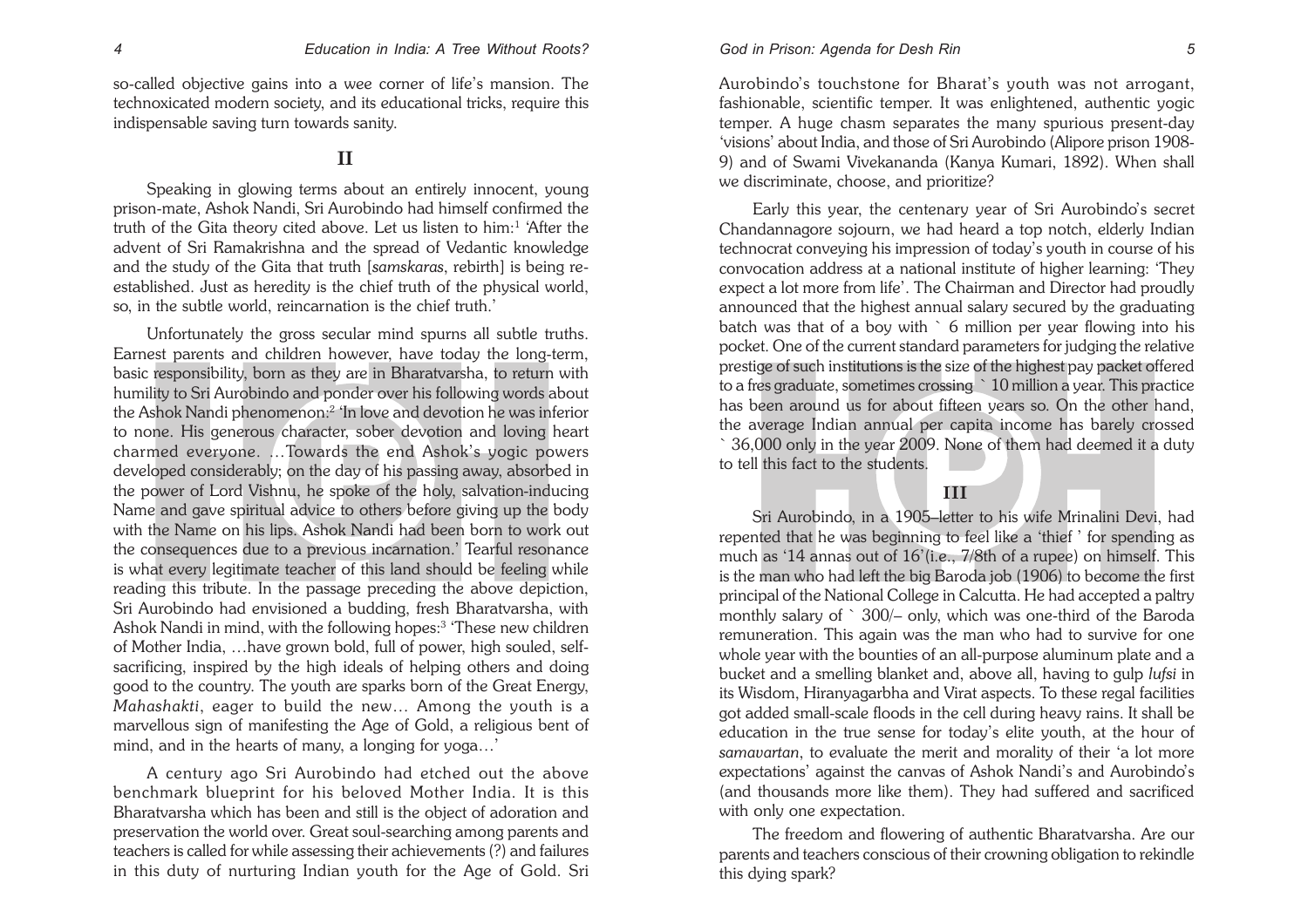The Dalai Lama, at one stage in course of a lecture at an IIM in June 2009, had remarked: 'You students here are fortunate to be born in India'. Some mild clapping followed. We wondered whether this response signaled anything really genuine. Or was it a mere mechanical gesture of courtesy? For, when the question-hour came, not a single point was raised by the audience touching even remotely on the above comment from the Dalai Lama, despite the fact that he had briefly stressed later on the duty to revive the learning and wisdom stored in the ancient Bharatiya universities like Nalanda. It was so depressing to listen to for about an hour of irrelevant exchanges centering around Tibet-China political relationships.

And yet, the above observation of the Dalai Lama had recaptured one essential feature which the *drashta rishis* have always been educating us about: An unflinching, intrinsic trust and love for this *deva bhumi*. This is no mere figure of speech. But the lowdensity, shallow character of most of what is called 'education' in India today has inoculated us against such elevating ideas and ideals.

After his release from prison through his magnificent defence by CR Das, at the behest of Vasudeva, Sri Aurobindo had delivered a 'divine' speech at Uttarpara. Among his last words were these:<sup>4</sup> '...it is the Sanatan Dharma which for us is nationalism. This Hindu nation was born with the Sanatan Dharma, with it it moves and with it it grows. When the Sanatan Dharma declines, then the nation declines….'. The 'beating-about-the-bush' disease afflicting post-1950 Indian education is a crime against the legacy of perennial principles we have received from the Vedic Rishis up to the Sri Aurobindo's and his likes. It is an irony of fate that most of this treachery is being perpetrated or abetted by the Hindus themselves.

Sri Aurobindo had assured the world, on the basis of historical evidence, and on the strength of the flawless impulse of the *adesh* from Him: 'Go forth and speak to your nation always this word that it is for the Sanatan Dharma that they arise, it is for the world and not for themselves that they arise' (p.120). So far as we understand, this holds even more true at this hour.

Let us reproduce a few complementary words, from Sir WW Hunter, President, Indian Education Commission, 1883:<sup>5</sup> 'Your [British] state education is producing a revolt against [the] principles…which represent the deepest want of human nature – the principle of discipline, the principle of religion, the principle of

contentment. …What are you to do with this class, forced under a foreign system, without discipline, without contentment and without God?' One hundred and thirty years on, not a syllable or comma in the above quote can be challenged. Certain quarters today lionize the mischief-making Derozio. He was doing exactly the things that Hunter, a contemporary, had grieved about. Those who shout hoarse against imperialism are also the ones who celebrate one of the founders of imperialism in India. Hunter's ominous picture now looms larger than before for such eyes as can see. And Sri Aurobindo's or Swami Vivekananda's luminous visions? Are they lost and gone forever? Dear parents, dear fellow-teachers –– please hold your breath and ponder.

### **IV**

There are a few things to be proud of in India today e.g. atomic energy science and technology, space satellite and communication technology, IT, third or fourth largest economy of the world, etc. But what is the substantive fallout of all this? In international diplomacy India appears always on the retreat – whether it is in relation to USA or China, Pakistan or Bangladesh, Nepal or Sri Lanka. Our assessment is: In all these countries faith in their nation and culture is founded on a few firm, basic nationalistic convictions – right or wrong. Strength flows from this source. Post-1950 India has no footing in such convictions. Hence she is weak, she vacillates, she dithers, she capitulates. Seers and savants like Sri Aurobindo, who had crystallized and formulated the most constructive convictions of universal character, have been exiled from the mind of Indian elite. Without recovering and building on them, despite all her superficial achievements, she cannot hope to be treated with genuine honour and respect.

Many noble and understanding Western minds however expect India to hold aloft the Aurobindovian vision, essentially. Some such names may be gratefully recalled: Sister Nivedita, The Mother, H. Thoreau, A. Toynbee, L. Renou, S. Beer, A. Huxley, A. Malraux, K. Raine, Ronald Nixon, Will Durant, JBS Haldane, AL Basham, Lizelle Reymond, D. Frawley, M. Danino, Romain Rolland and so on. Learning from them also is our supreme duty. In effect, collectively, these really 'good Samaritans' are delivering an unflattering message to the educated Indian: You are like a donkey, carrying a big pile of fragrant sandalwood on your back, knowing little how precious it is.\* That is why 'Tales of prison Life' and Sri Aurobindo's are becoming a tragic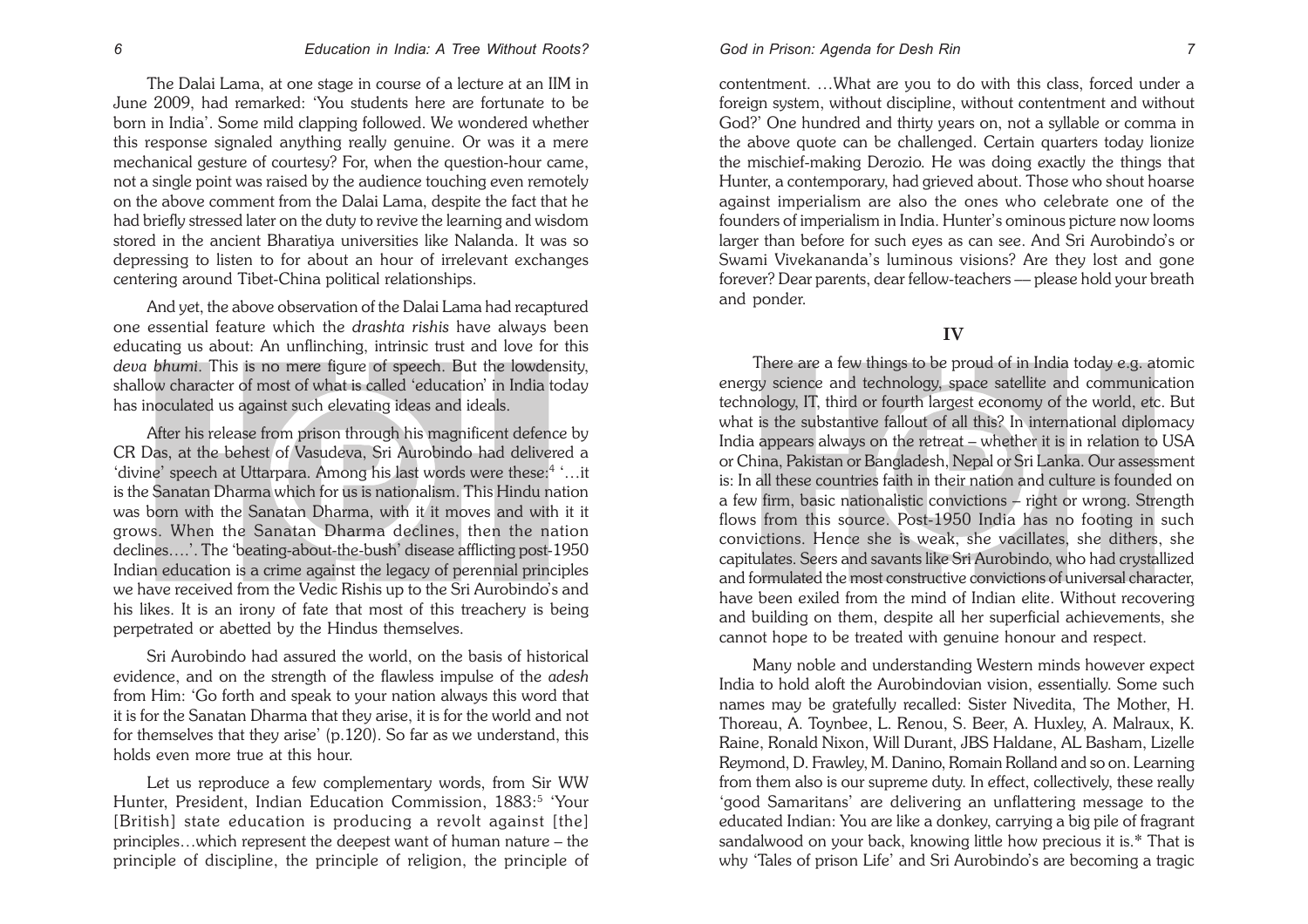waste for India and the world. No amount of technology and economics can ever fill this void of sacred conviction.

Students should be helped to grasp these indispensable truths – both at home and in formal institutions. But where are the parents, the teachers who will stick out their necks and undertake such a labour of love for man-making, not just money-making ? One small group of Indian citizens, with high education and high status, are positive towards religion, spirituality and indigenous culture. But they nurse a meek despair about the destructive forces of the present. A sort of goody-goody, keep-aloof, table-talk mentality is exhibited by them. The other class of highly-placed Indian citizens goes over-board in praising and lapping up every new-fangled ideology and technology bandied as progress. They have little time or sympathy for the worldsaving, enduring principles that Bharat's culture enshrines. Our *acharyas* should not belong to neither of these categories. Rather, they ought to actively confront the second group, equipped with a firm stand on the unique Sanatan Dharma nationalism of Bharatvarsha.

They forget that since Alexander's time almost every culture from the west of Bharatvarsha has been 'problem-creating' and 'problem inflicting' for the world, and especially for India. This tradition continues to this day. Sri Aurobindo is right to assert that (unlike Greece and Rome or Arabia and Germany, etc.) Sanatan Bharat has never risen to crush others. It has been well said that 'The road to hell is paved with good intentions'. Here is a small list of new dehumanizing technologies which are soon going to sweep us all as a huge tidal wave does, but being touted as inevitable advancement:

- Genetic engineering
- Nano technology
- Robotics
- Information super-highway, etc.

The high-speed, high-greed, high-noise, high-deception explosion of uncontrolled *rajasic* vital which is thus imminent must be

anticipated and seen through. The gospel of 'inevitability' has to be jettisoned. Pretty soon such reckless changes prove to be 'problemcreating' interventions, resulting in intractable chaos. The pauranic legend of *Daksha-yajna* without Shiva is again here today: a pompous sacrifice at the altar of evil and chaos without the presiding deity of Common Weal. It is foolish then to take pride in 'problem-solving'. Teachers should realize that Bharat's sanatan culture has always been <sup>a</sup>'problem-preventing' adventure. And hence by far the wiser. The Frankestein today has to be met head on and put in its place. India possesses the *sattwic* wealth and spiritual power in her genes to lead this counter-attack. Teachers and parents should at least feel scared for their own children and grandchildren, if for nothing else. It is high time to abandon the present ostrich-like attitude associated with narrow professional allegiances. The *Manusamhita* (verses III – 70-4) had laid down five common debts or *maha-yajnas* or *pancharin* for householder citizens.<sup>6</sup> The author here is convinced that at this hour a sixth rin has to be added to this quintet: *desh rin*. We ought to pray for Manu's pardon and blessing. Books like 'The Tales of Prison Life' should form standard material for continuous studygroup reading and discussion – in homes as well as schools. Let the saving *samskaras* be planted without delay. Those who proclaim themselves as world citizens discharging world-rin, while recoiling from *desh rin,* are wrong. By engaging first in the discharge of *desh rin*, in the authentic spirit of masters like Aurobindo, Tagore, Vivekananda, Gandhi, etc., they will automatically discharge world rin in terms of what is really imperative. Docile acquiescence and blind imitation arise from *tamas*. They demonstrate neither true tolerance nor real dynamism. The culture of *sattwo-rajasic* or *rajaso-sattwic* disposition is 'essential' for the rebirth of intellectual *kshatra-veerya*\* in India today. Tamas-induced But *sattwo-rajas*-driven 'essential' learning has no substitute.

### **A couple of urgent imperatives for the latter are**

- If individual suicide is among the greatest sins, cultural national suicide is no less.
- No roots, no fruits.

<sup>\*</sup> *Yatha kharah chandanbharvahi. Bharasya vetta na tu chandanasya. Evam hi shastrani bahuunyadhitya. Arthesu mudha kharavat vahanti.*

*<sup>\*</sup> Chivalry of the warrior class. A public proposal to declare Netaji's birthday (January 23) as 'patriotism day' for the nation was (early in 2011) turned down by the authorities concerned. The message seems to be: India needs neither 'brahminical spirituality', nor 'kshatraveerya'.*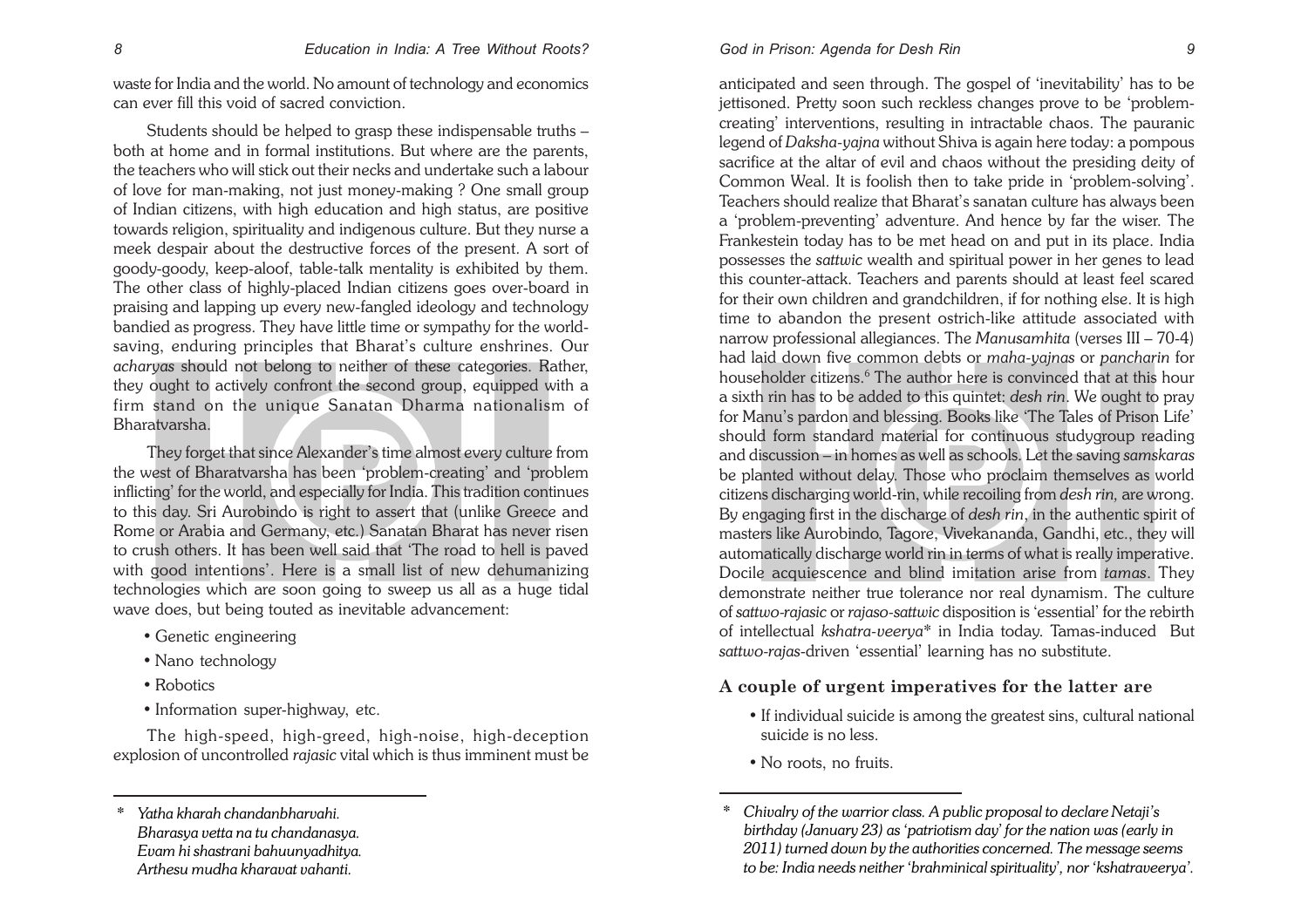Education bereft of these 'essential' driving powers cannot be true education for discharging India's world-responsibility with selfassured dignity. There is a double significance of human birth and that too in Bharatvarsha: The fruition of progressively refined and sacred *samskaras* through many births, and the consequent responsibility to manifest them through one's life and vocation. If this essential apex learning can be fixed firmly as our abiding priority, then indeed 'Tales of Prison Life', and similar other sagas would not have gone in vain.

#### **V**

In early August 2009, a young teacher of thirty-five had come to visit us at our home with his parents. He has settled in the West coast of the USA where he went some ten years ago after doing his MBA from one of the premier I.I.M's. Now he is a faculty member in a University there, and has a European wife. He was on a brief vacation to India after a few years. Sometime during discussions he alluded to violence and suggested to his father that he should adopt Buddhism. Then he turned specifically to the *Bhagwad Gita*, Sri Krishna, caste system and a few similar other topics. Some pointed questions were put to us. They were briefly responded to. But we later decided to inform him in some detail about a few vital principles and facts related to the issues he had raised. The following letter contains these replies. They are self-explanatory. They reveal a concrete case of the widespread alienation from *sanatan* roots among the present generation of educated Indians. What worth then has been the legacy of Vivekanandas-Aurobindos-Ashok Nandis-Gandhis-CR Das's–Ramanas-Tilaks and thousands more like them till 1947? What worth is de-nationalising education now being imparted? Any parallels elsewhere in the world?

Dear…,

It was good and stimulating to talk with you at our place a few days ago. This letter is a result of that evening's mutual exchanges on a few significant points. The thoughts below are meant generally, not for you in particular.

- (A) First, here are a few early and recent quotations from the West on the *Bhagwad Gita (BG):7*
	- Thomas Merton: 'The Gita can be seen as the main literary support for the great religious civilization of India, the oldest

*Education in India: A Tree Without Roots? God in Prison: Agenda for Desh Rin*

### surviving culture of the world …. Our (West) highly activistic and one-sided culture is faced with a crisis that may end in selfdestruction because it lacks the inner depth of an authentic metaphysical consciousness. Without such depth... all our protestations are so much verbiage.'

- **E.H. Powell (SUNY)**: '...there must be a kind of truth in the BG, since those who follow its teachings display a joyous serenity usually missing in the bleak and strident lives of contemporary world<sup>'</sup>
- H.D. Thoreau: 'In the morning I bathe my intellect in the stupendous and cosmogonal philosophy of the BG, in comparison with which our modern world and its literature seem puny and trivial.'
- **R.W. Emerson**: 'I owed a magnificent day to the BG, ... It was as if an empire spoke to us, nothing small and unworthy, but large, serene, consistent: the voice of an old intelligence … which had pondered and thus disposed of the same questions which exercise us.'
- Bede Griffiths (Oxford): 'The whole of the BG is Krishna's discourse to Arjuna. It is the spirit of God speaking to the spirit of man and teaching him how to conduct his life. That is why it is such a practical book. …(it) can become a manual of spiritual guidance for the West. It has a universal message.'

One could cite more such appraisals. Quiet, careful reflection of each word above shows that several high class Western minds have not smelt violence in the *BG* and Sri Krishna. But there is also a class of what one may call 'pussy cat scholars'. They cannot but end up seeing the 'mouse' under the chair, though having gone to see the 'queen on the throne'. It is this class which seems to rule the roost today. Axing down the very roots of *sanatan* Hindu culture seems to be their latent agenda.

(B) Buddhism, flowing as a useful and temporary corrective from *sanatan* Hinduism, has been the parent of Christianity. Buddha's *karuna* and *ahimsa* are no doubt among the loftiest human emotions. But that too is one-sided (Merton above). *BG* teaches Arjuna to 'fight' to discharge a self-less social responsibility after exhausting all other options. But immense care has been taken by Krishna about Arjuna's purging of the mind of hatred,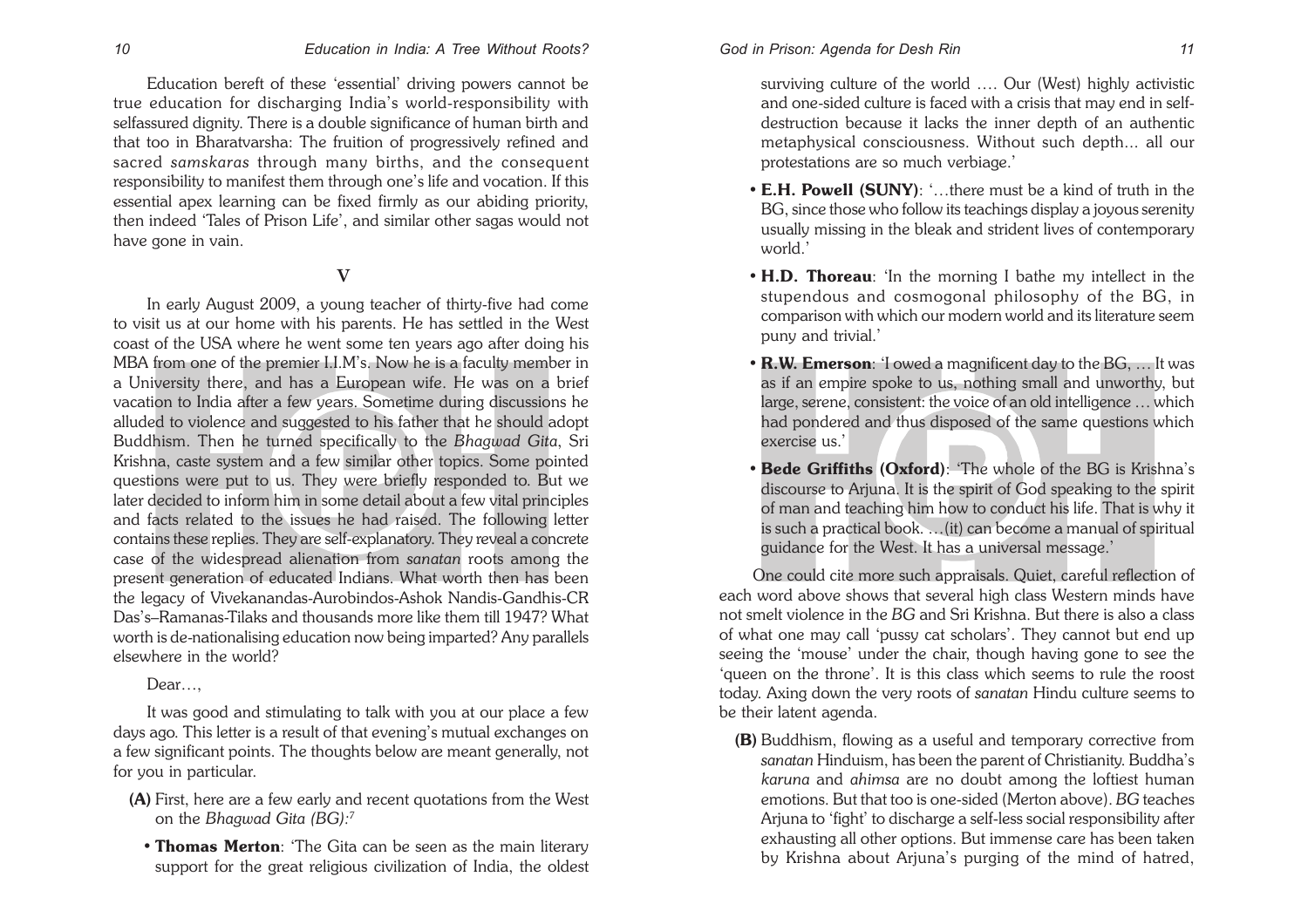jealousy, vindictiveness,vanity, etc., before picking up the *gandiva* (bow) again.

Human society has never consisted of all monks and shramans. Nor will it ever be so. Buddhism, however, ignored this reality. Buddha is unbeatable for steering individuals towards personal peace and salvation. But Krishna's character is immensely more comprehensive than that of Buddha or Christ. Krishna's charter comprises administration and governance for righteousness in an entire society in all aspects. This has to include protection of the good and punishment of the evil. Armchair sentimentalism is futile. But every bit of all this must preserve the spiritual progress of man and society. A most difficult and complex task. Krishna did not baulk from it. If apparent 'violence' becomes incumbent, as a last resort, to curb evil (taking due care of the inner motive), it needs to be employed. Hence, the supreme moral of *mahaprasthan* by the Pandavas after the *dharma yuddha* ended.

The honourable, peace-loving 'pussy cat' intellectuals may be urged to contemplate a Buddha, a Christ, or a Gandhi in Winston Churchill's shoes during the Second World War! Many historians today opine that the great emperor Ashoka may have overdone Buddhism, leaving the boundaries of Bharatvarsha quite porous. Later centuries to date have made this a credible hypothesis.

(C) As for caste system (CS), KD Sethna (Amalkiran), a Parsee and a centenarian disciple of Sri Aurobindo, had once rebuffed the superficial critics of the system declaring that 'Hinduism does not stand or fall by the CS alone' (in *India and The World Scene*). Swami Vivekananda had evaluated the CS as aprotective armour for Hindu society during its darkest days under Muslim rule.<sup>8</sup> Mahatma Gandhi had opined that this system had acted as an insurance against life-corroding competition. Rabindranath Tagore had read into the quardruple CS a ladder for ascent along the social scale (In *Gora*, a Bengali novel).

In any case, the right expression for the quadruple design of society is '*varnashrama dharma*'. CS is a slippery mis-translation. So called castes are based on 'varna' (colour) variations which, in turn, derive from 'guna' differences. Thus we get four varnas + four ashrams+ four purusharthas = 12 pillars of the *sanatan* Hindu social system. The aim is spiritual blossoming for all. There is no such theory

and goal behind the quadruple or other functional caste systems in Christianity or Islam. (e.g. Nobles and Lords, Knights and soldiers, merchants and farmers, workers and labourers). And they too contain their own abominations, including white-non-white casteism.

Only the 'untouchability' accretion is abhorrent and dispensable. But even this pales into insignificance in the light of the nearextermination of the Hottentots, Red Indians, Aborigines and others like them by the enlightened races! The ugly aspects of CS would also have naturally died out by now. But post-independence, fractured politicization of CS has blackened the fair and sensible face of society carved by our ancient social legists who were rishis with transcendental insight.

Lastly, if we possess a truly educated 'Indian Mind' in an 'Indian Body' then we may justifiably say this to the nit-picking scholars: "If the vast sacred culture and society of India has lived on for over 5000 years, its CS as you brand it, must have been fundamentally correct. At any rate, your own sci-tech based secular societies are falling apart at the seams. So, it is better to stop attending to Hindu culture and start greasing your own machines. Recently gained material affluence does not confer a Divine right on you to pass judgments on things you do not or will not understand. The CS, etc., are our domestic affairs. We do not cross over and sermonize on your domestic ways. Neither should you. For heaven's sake do not export your social plagues, masking them as modernization, to countries like ours e.g., a certain society, with only five percent of world population but having thirty percent of world's lawyers, teaching us trust. All the major world problems of today – from global warming to extinction of species, from brutal commercialism to ghastly terrorism – have originated in the so-called advanced and modern part of the globe. It makes little sense then to take lessons on responsibility, environment, ethics, etc., from rich countries who, as recently as in 2009, wanted to wriggle out of the Kyoto protocol."

(D) Bharatvarsha had also exchanges with many countries lying to her East. These were all characterized by cultural and peaceful contributions to those societies, the very opposite of what she received from across her western borders. No invasions, conversions, massacres, destructions, etc. But then this historical fact is also twisted and turned 180 degrees: India could not have conquered and ruled because of ceaseless internecine